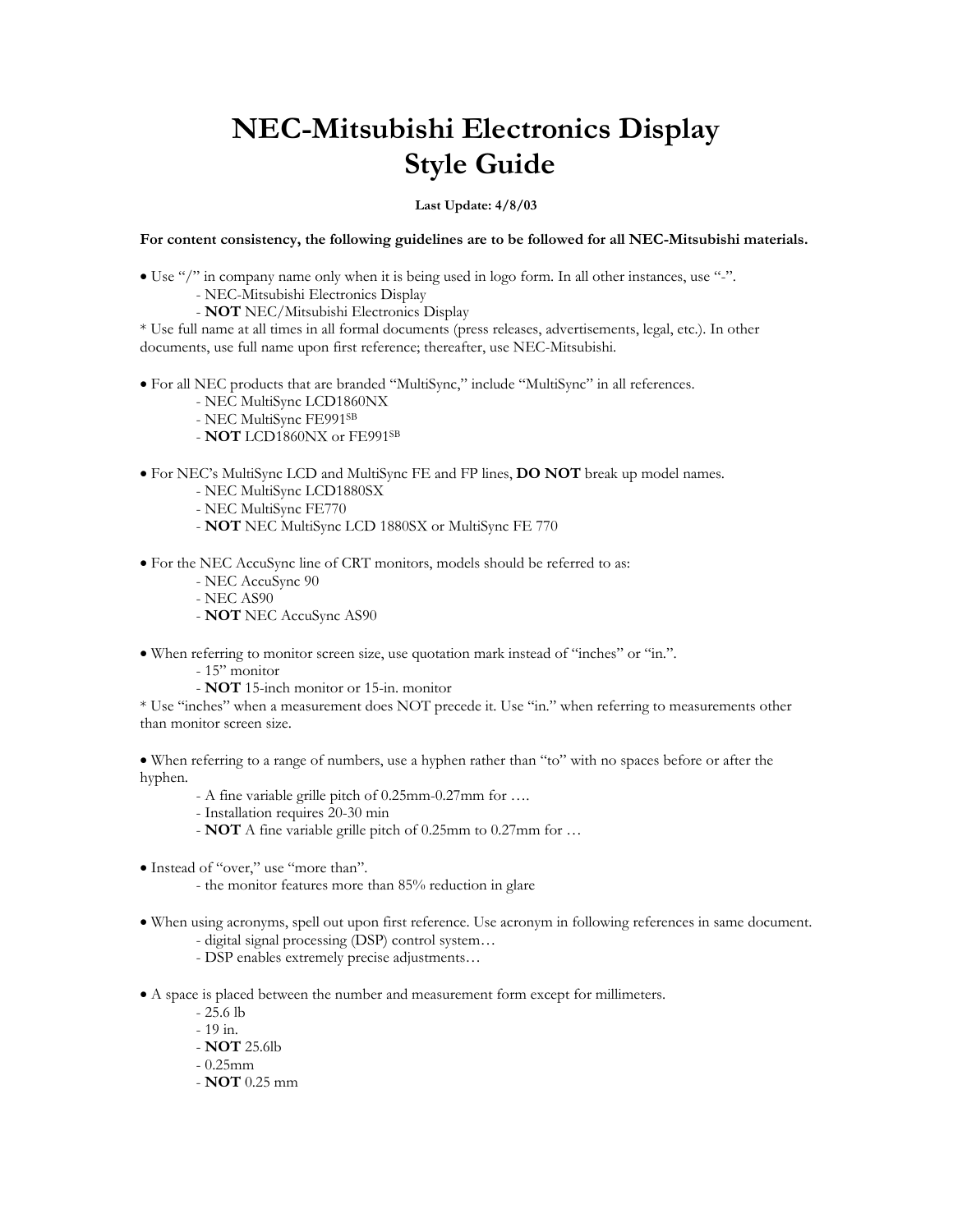• With any form of measurement, use the numeral rather than writing out the number. Numbers of 10 or more must always be written as numerals.

- $-1$  hr
- 5 ft
- 3 years
- Seven monitors
- 16 monitors
- **NOT** one hr
- **NOT** three years
- **NOT** sixteen monitors
- When referring to a number of less than 1, place a "0" in front of the decimal.
	- $-0.25$ mm
	- **NOT** .25mm
- When citing a website address, use "http://" only if the address does not contain "www".
	- For more information, visit [http://gov.necmitsubishi.com](http://gov.necmitsubishi.com/)
	- Visit [www.necmitsubishi.com](http://www.necmitsubishi.com/) for details.
	- **NOT** Visit [http://www.necmitsubishi.com](http://www.necmitsubishi.com/) for details.
- When referring to dimensions, place unit of measurement after last number.
	- 19.5 x 19.3 x 18.6 in.
	- **NOT** 19.5 in. x 19.3 in. x 18.6 in.
- When referring to resolution or dimensions, use an "x" instead of "by".
	- the resolution supports up to 2048 x 1536
	- the cabinet measures 19.5 x 19.3 x 18.6 in.
	- **NOT** the resolution supports up to 2048 by 1536
- When using a "/" **DO NOT** leave spaces before and after.
	- 53.6 lb/24.3 kg
	- **NOT** 53.6 lb / 24.3 kg
- Use "to" when referring to a change in measurement. - The variable grille pitch was increased from 0.25mm to 0.27mm
- When referring to an angle degree, use °.
	- the viewing angle is 160°
	- **NOT** the viewing angle is 160 degrees
- When referring to temperature, write the number followed by the Fahrenheit abbreviation.
	- the temperature range is 60-150F.
	- **NOT** the temperature range is 60-150 degrees
- When using the term "versus," abbreviate it as "vs.". - In studies of flat-screen CRTs vs. traditional curved-screen CRTs
- With all numbers less than 10,000, do not use a comma.
	- 5500 - 9999 - 15,000 - **NOT** 6,000 - **NOT** 25000
- Word combinations that require hyphenation: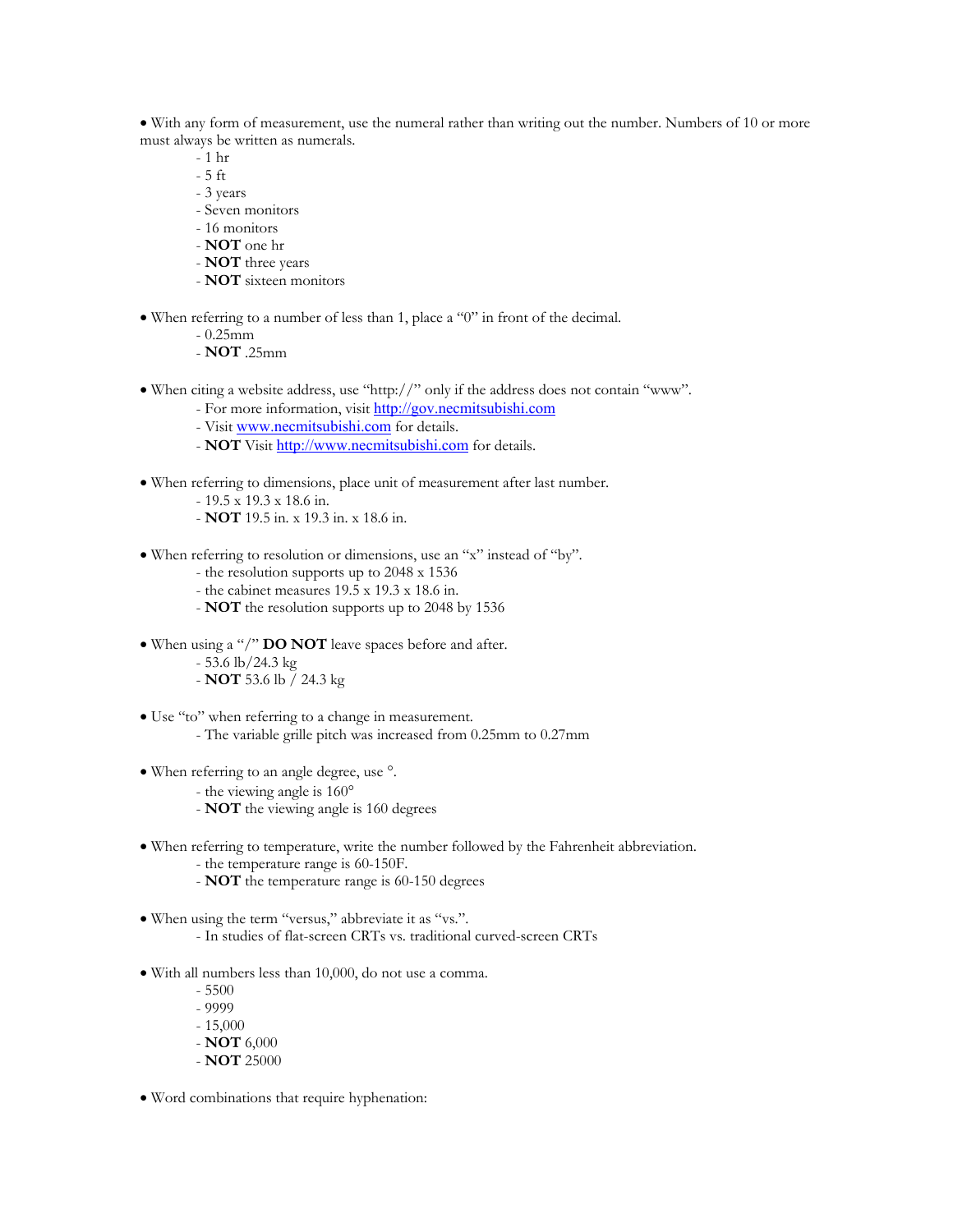- easy-to-use
- edge-to-edge
- on-screen

• Word combinations that **DO NOT** require hyphenation or two words:

- $-$  setup<sup>1</sup>
- worldwide
- website
- online

<sup>1</sup> Example refers to usage as a noun. As a verb, it should be split into two words.

## • Measurement form abbreviations:

| - pounds $=$            | lb         |
|-------------------------|------------|
| $-$ inches $=$          | 11.        |
| $-$ feet $=$            | ft         |
| $-$ millimeters $=$     | mm         |
| - kilograms =           | kg         |
| $-$ hertz $=$           | Hz         |
| - kilohertz =           | kHz        |
| - megahertz =           | <b>MHz</b> |
| - milliseconds=         | ms         |
| - candellas per         |            |
| meter squared= $cd/m^2$ |            |
| $-$ watts $=$           |            |
|                         |            |

• In a list of three or more words, **DO NOT** place a comma before "and".

- The screen virtually eliminates glare, reflection and distortion.
- **NOT** The screen virtually eliminates glare, reflection, and distortion.
- When an acronym's first letter begins with a vowel sound, use "an" before it.
	- When purchasing an NEC-Mitsubishi monitor…
	- **NOT** When purchasing a NEC-Mitsubishi monitor…

• NMD-A technologies, sub-brands, slogans and programs that require trademark symbols following their reference include:

| Technologies                 | Sub-Brands                | Slogans                 | Programs                                         |
|------------------------------|---------------------------|-------------------------|--------------------------------------------------|
|                              |                           |                         |                                                  |
| AccuColor®                   | AccuSync™                 | See More <sup>TM*</sup> | ChanneLink®                                      |
| <b>Advanced No Touch</b>     | Diamond Plus®             | Visual Energy™          | Integration Select <sup>TM*</sup>                |
| Auto Adjust <sup>™*</sup>    |                           |                         |                                                  |
| Ambix®                       | DiamondPoint™             |                         | NEC-Mitsubishi Select Integrators <sup>TM*</sup> |
| $Ambix+^{TM*}$               | Diamond Pro®              |                         | ProPartner Select <sup>TM*</sup>                 |
| AutoBright <sup>TM*</sup>    | Diamond Scan®             |                         | System Builder Select <sup>TM*</sup>             |
| CableComp™*                  | MultiSync®                |                         | Total Trade <sup>TM*</sup>                       |
| $ClearFlat^{TM}$             | SpectraView <sup>TM</sup> |                         | GovLink <sup>TM*</sup>                           |
| CromaClear®                  |                           |                         | GovLink Select <sup>TM*</sup>                    |
| Diamondtron NF®              |                           |                         | Rental Partner Select <sup>TM*</sup>             |
| Diamond Control <sup>®</sup> |                           |                         | Premium Protect <sup>TM*</sup>                   |
| <b>ErgoDesign®</b>           |                           |                         |                                                  |
| FullScan®                    |                           |                         |                                                  |
| GlobalSync®                  |                           |                         |                                                  |